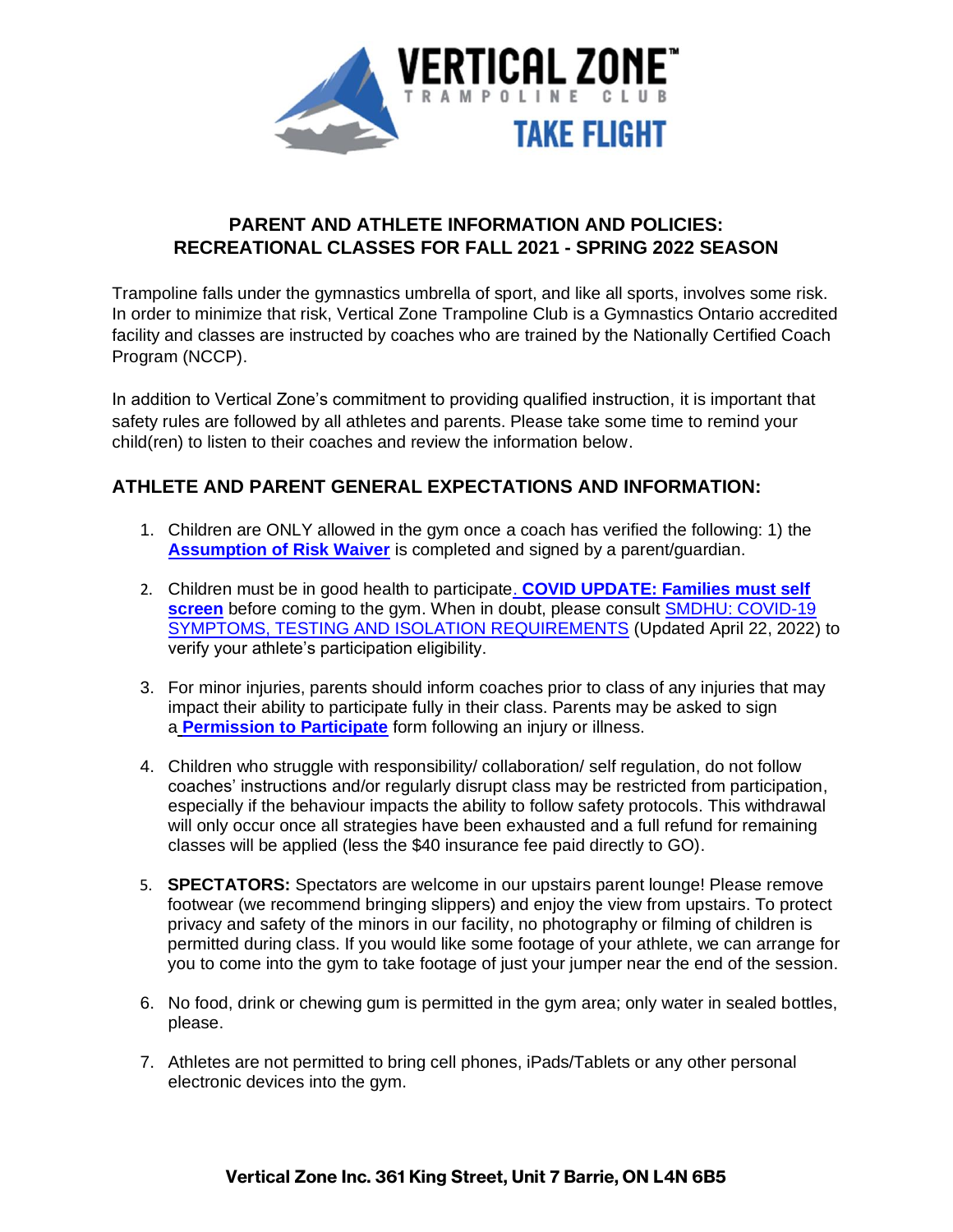8. Classes are recorded for security purposes on a closed-circuit system. In compliance with privacy laws and regulations, these recordings are the property of Vertical Zone Inc and will not be released.

#### **CLOTHING REQUIREMENTS:**

- All athletes must wear suitable gym attire. Children should wear 1 piece gymnastics leotards and/or lycra or cotton shorts and a properly sized T-shirt. No zippers, ballet skirts or loose-fitting clothing are permitted. Long hair must be tied back. Dangling earrings, bracelets, watches, anklets, rings, or necklaces should be left at home. We recommend that athletes wear socks in the gym. Open wounds or warts must be bandaged with athletic tape and socks must be worn.
- There are bathrooms available to those who need a quick change before class. Participants will be able to store additional clothes and items in cubbies in gym and hang up their coats in the designated coat room. *Please do not bring valuables to the gym. Vertical Zone is not responsible for lost or stolen items.* Outdoor footwear must be removed before entering the gym.

# **PARENT DROP OFF AND PICK UP POLICY:**

- Parents must wait with athletes under 12 years old until they have been admitted into the gym and picked up promptly when class finishes. Children must wait for their ride inside and be picked up at the designated exit once athlete is released by the coach.
- Parents may sign and give to the coach an **Athlete [Release Form](https://verticalzone.ca/wp-content/uploads/2019/08/Vertical-Zone-ATHLETE-DROP-OFF_-PICK-UP-POLICY.pdf)** for children ages 10- 15 years old, in order to be released after class without a parent. This release form is page 2 of the **Athlete Drop off and Late Fee Pick-up Policy Information** form.
- Athletes for whom the parent release form has been signed, are advised to come back inside the gym if they do not see their parent/guardian outside at the pick-up area. If you are going to be late picking up your child, please call and notify the gym.

# **CLASS CANCELLATION/ MAKE-UP POLICY:**

- If Vertical Zone closes, due to unforeseen circumstances that are non-COVID related (e.g. inclement weather), we will provide class credits/ gift certificate for those athletes affected by the cancellation. Members will be notified of closures via email (so please subscribe), VZ Website announcements and social media outlets (FB and IG).
- **COVID-19 MANDATED CANCELLATIONS/ CLOSURES**: The choice of a refund (less \$25 Uplifter Service Charge) or gift certificate/ credit (no service charge) for all classes missed will be applied at the end of the closure (less the GO fee).
- Vertical Zone programs are purposefully scheduled and staffed according to registrations. If your athlete misses classes for personal illness, injury or other reasons, they are not eligible for make-up classes or class credits.

# **DISCOUNTS**

- 10% discount is offered to athletes taking 2 or more programs in the same session (same athlete)
- 5% sibling discount off the lowest price for recreational programs and camps.
- 15% discount on PAYG/ Drop In class registrations when also registered in a 2021/22 recreational or competitive program.
- Classes are pro-rated in the session for continuous intake registrations.